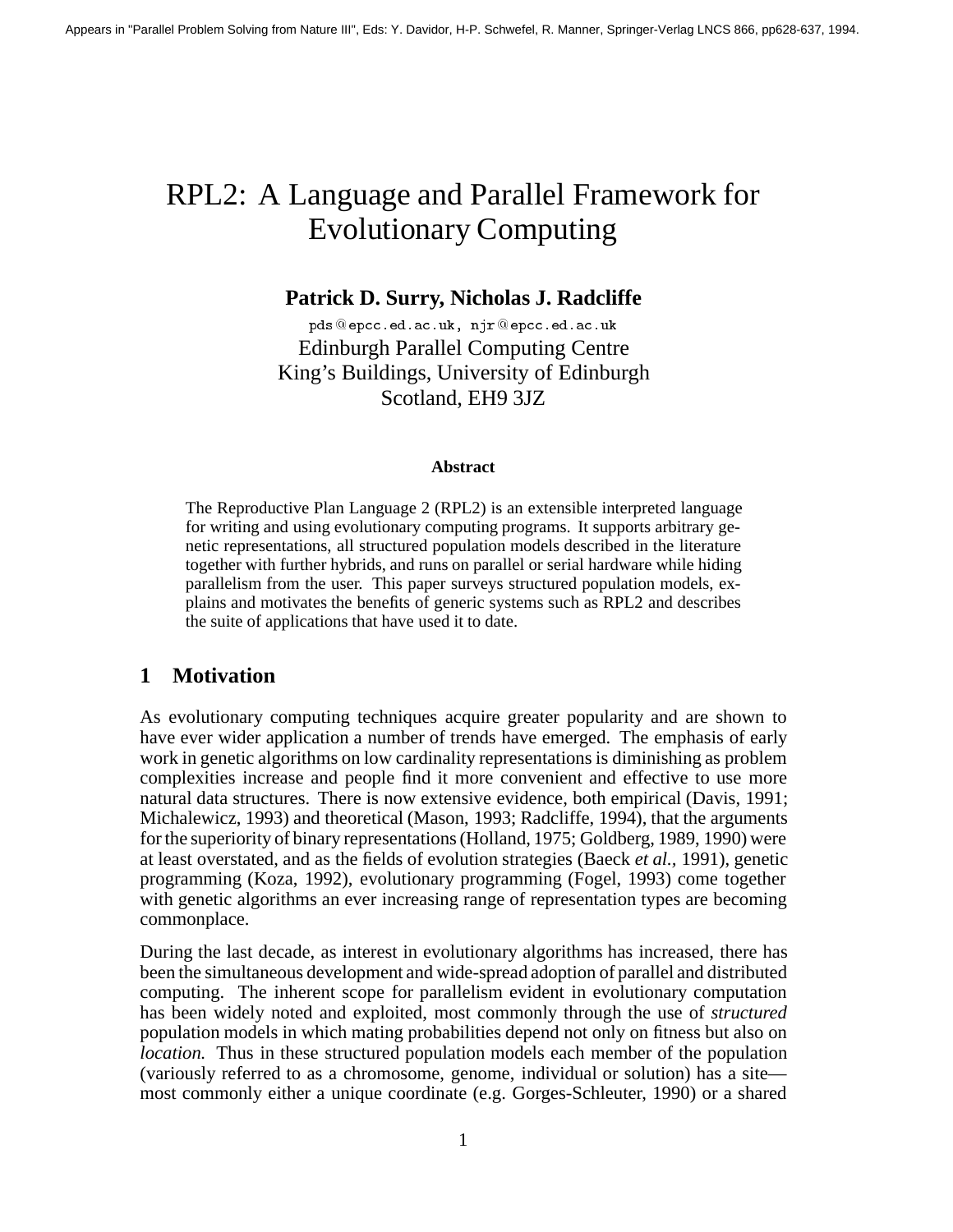island number (e.g. Norman, 1988)—and matings are more common between members that are close (share an island or have similar coordinates) than between those that are more distant. Such structured population models, which are described in more detail in section 2, have proved not only highly amenable to parallel implementation, but also in many cases computationally superior to more traditional *panmictic* (unstructured) models (in the sense of requiring fewer evaluations to solve a given problem, Gordon & Whitley, 1993). Despite this, so close has been the association between parallelism and structured population models that the term *parallel genetic algorithm* has tended to be used for both. It is a minor objective of this paper to encourage the adoption of the term *structured population model* when it is this aspect that is referred to.

The authors of this paper both work for Edinburgh Parallel Computing Centre, which makes extensive use of evolutionary computing techniques (in particular, genetic algorithms) for both industrial and academic problem solving, and wished to develop a system to simplify the writing of and experimentation with evolutionary algorithms. The primary motivations were to support arbitrary representations and genetic operators along with all population models in the literature and their hybrids, to reduce the amount of work and coding required to develop each new application of evolutionary computing, and to provide a system that allowed the efficient exploitation of a wide range of parallel, distributed and serial systems in a manner largely hidden from the user. RPL2, the second implementation of the *Reproductive Plan Language* and framework, was produced in partnership with British Gas plc to satisfy these aims. This paper outlines the main benefits of exploiting such a system, focusing in particular on the population models supported by RPL2 (section 2), its support for arbitrary representations (section 3), the modes of parallelism it supports (section 4) and the applications for which it has been used (section 5).

RPL2 takes the form of an interpreted language with some specialised data structures and functions designed to simplify drastically the task of implementing and experimenting with evolutionary algorithms. Example *reproductive plans* are given in the appendix. Both parallel and serial implementations of the run-time system exist and will execute the same plans without modification.

# **2 Population models**

Structured populations fall into two main groups—fine-grained and coarse-grained. In the fine-grained models, also known variously as *diffusion* (Muehlenbein *et al.,* 1991) or *cellular* models (Gordon & Whitley, 1993), it is usual for every individual to have a unique coordinate in some space, typically a grid of some dimensionality either with fixed or cyclic boundary conditions. In one dimension lines or rings are most common, in two dimensions regular lattices or tori and so forth, but more complex topologies in higher dimensions are certainly possible. Individuals then mate only within a neighbourhood called a *deme* and these neighbourhoods overlap by an amount that depend on their size and shape. Replacement is also local. This model is the natural one to use on so-called Single-Instruction Multiple-Data (SIMD) parallel computers (also called array processors or (loosely) data parallel machines) in which a (typically) large number of (typically) simple processors all execute a single instruction stream synchronously on different data items, usually configured in a grid (Hillis, 1991). Despite this, one of the earlier implementations was by Gorges-Schleuter (1989), who used a transputer array. It need hardly be said that the model is of general applicability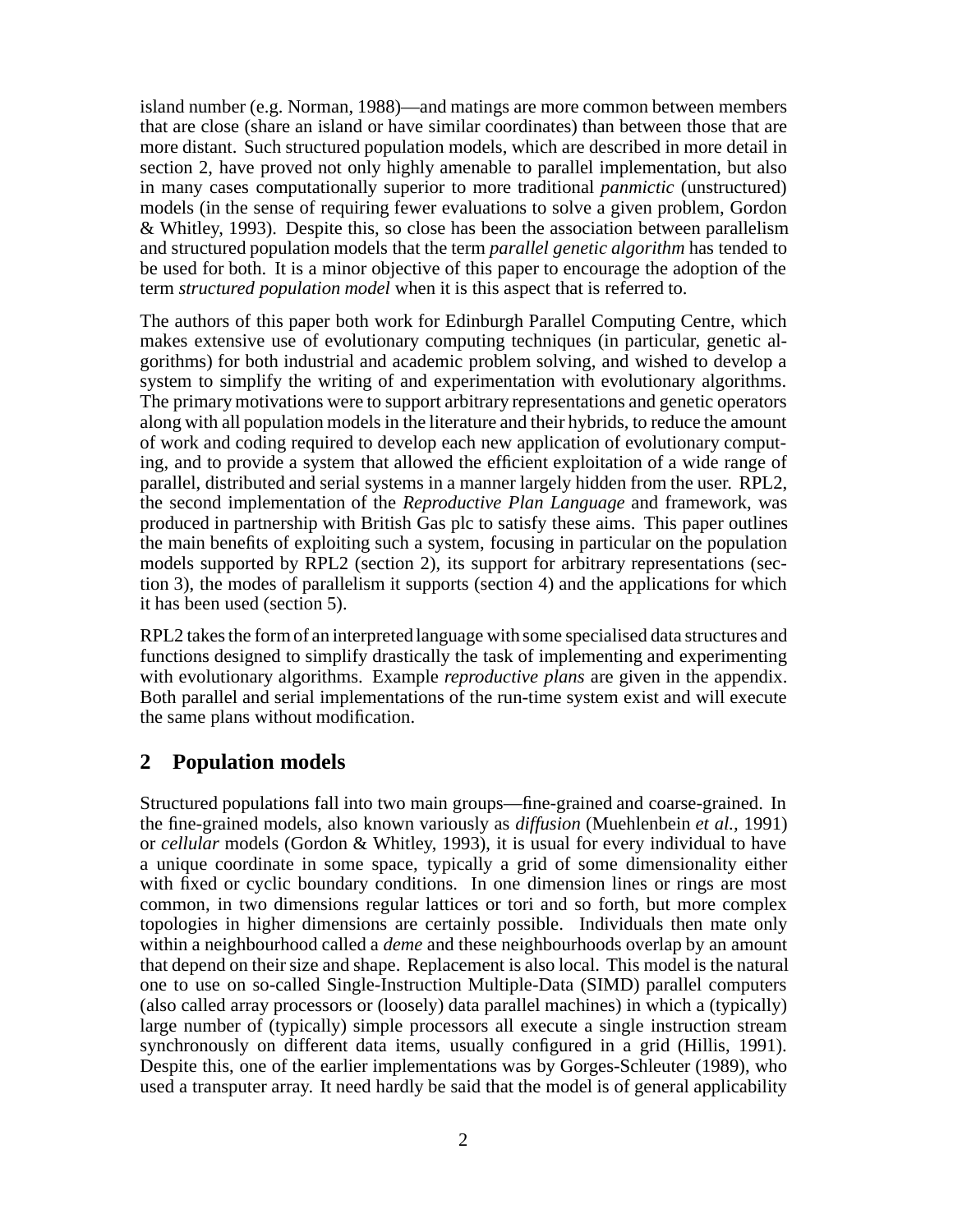on serial or general parallel hardware.

The characteristic behaviour of such fine-grained models is that the in-breeding within demes tends to cause speciation as clusters of related solutions develop, leading to natural niching behaviour (Davidor, 1991). Over time, strong characteristics developed in one neighbourhood of the population gradually spread across the grid because of the overlapping nature of demes, hence the term *diffusion* model. As in real diffusive systems, over time there is of course a tendency for the population to become homogeneous, but less quickly than in panmictic models. This population model tends to help in avoiding premature convergence to local optima. Moreover, if the search is stopped at a suitable stage the niching behaviour allows a larger degree of coverage of local optima to be obtained than is typically possible with unstructured populations. Both this and the alternative coarse-grained models are illustrated in figure 1. Other papers describing the variants of the diffusion model include Manderick & Spiessens (1989), Muehlenbein (1989), Spiessens & Manderick (1991), Davidor (1991), Baluja (1993), Maruyama *et al.* (1993) and Davidor *et al.* (1993).

RPL2 supports fine-grained population models by allowing populations to be declared as arbitrary-dimensional structures with fixed or cyclic boundaries and provides the structfor loop construct, which allows (any part of) a reproductive plan to be executed over such a structured population in an unspecified order, allowing the system to exploit parallelism if it is available. In the fine-grained model a deme structure must also be specified. Demes are specified using a special class of user-definable operator (of which several standard instances are provided), and indicate a pattern of neighbours for each location in the population structure.

The other principal structured population model is the *coarse-grained* model, probably better known as the *island* model. In this several panmictic populations are allowed to develop in parallel, occasionally exchanging genomes in migration steps that might occur after some number of generations. In some cases the island to which a genome migrates is chosen stochastically and asynchronously (e.g. Norman, 1988), in others deterministically in rotation (e.g. Whitley *et al.,* 1989) while in still others the islands themselves have a structure such as a ring and migrations only occur between neighbouring islands (e.g. Cohoon *et al.,* 1987); this last case is sometimes known as the *stepping stone* model. The largely independent course of evolution on each island again encourages niching (or *speciation*) while ultimately allowing genetic information to migrate anywhere in the (structured) population, and again this helps to avoid premature convergence and to encourage covering if the algorithm is run with suitably low migration rates.

Coarse grained models are typically only loosely synchronous, and work well even on distributed systems with very limited communications bandwidths. They are supported also in RPL2 by special declarations and use of the structfor loop construct and migration operators. There is sufficient flexibility included to allow arbitrary hybrid models also, for example, an array of islands each with fine-grained populations or a fine-grained model in which each site has an island (which could be viewed as a generalisation of the stepping stone model). Other papers describing variants of the island model include Petty & Leuze (1989) Cohoon *et al.* (1990) and Tanese (1989).

Unstructured (panmictic) populations are also, of course, available using simple variable-length arrays which may be indexed directly or treated as last-in-first-out stacks.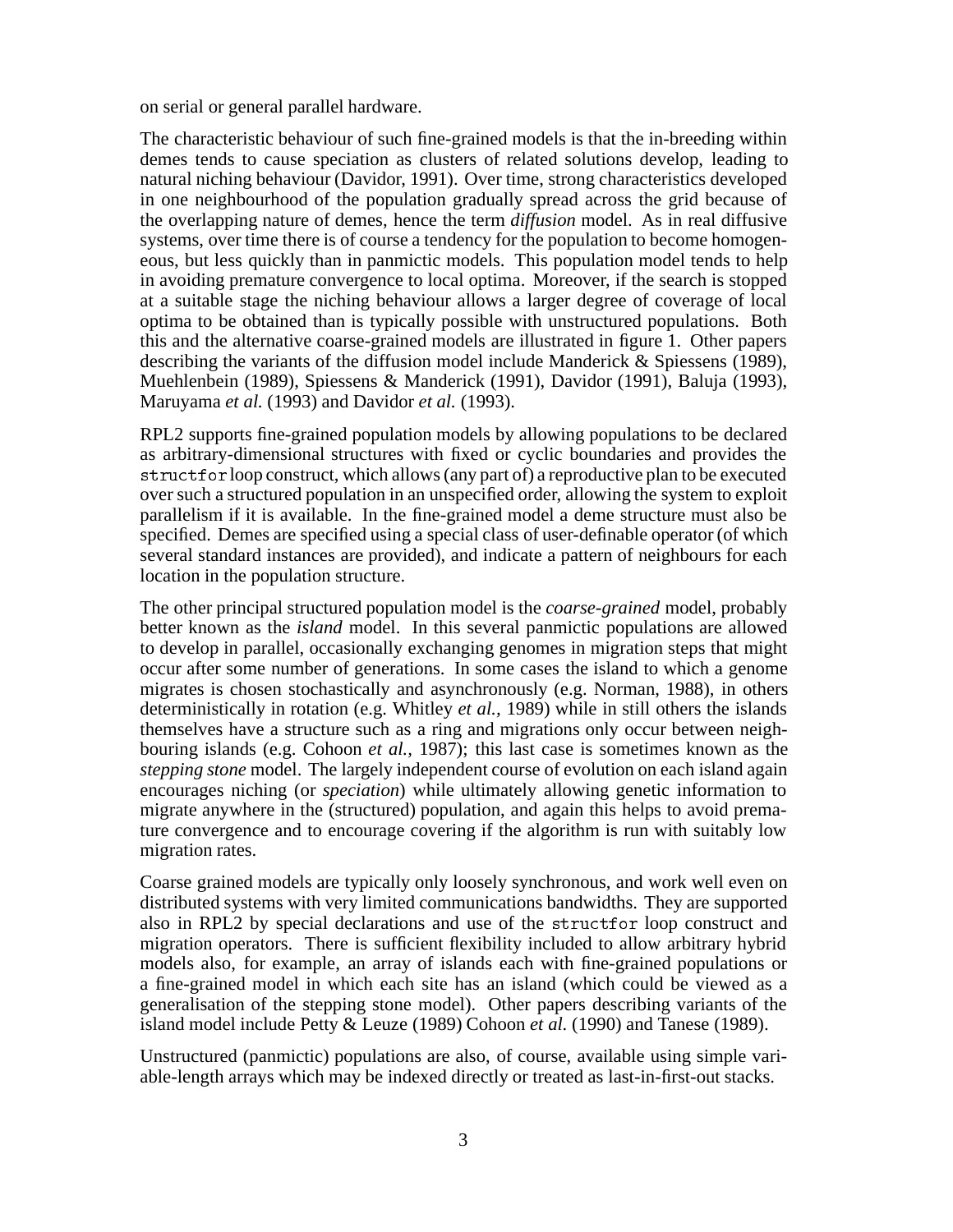

Figure 1: The picture on the left illustrates a so-called *fine-grained* (*diffusion* or *cellular*) population structure. Each solution has a spatial location and interacts only within some neighbourhood, termed a deme. Clusters of solutions tend to form around different optima, which is both inherently useful and helps to avoid premature convergence. Information slowly diffuses across the grid.

The picture on the right shows the coarse-grained *island* model, in which isolated subpopulations exist on different processors, each evolving largely independently. Genetic information is exchanged with low frequency through migration of solutions between subpopulations. Again this helps track multiple optima and reduces the incidence of premature convergence.

# **3 Representation Issues**

It was stressed in section 1 earlier that a major design consideration for RPL2 was that it impose no constraints on the data structures used to represent genomes. This is achieved by including a generic pointer in the genome data structure that references a user-definable data structure together with fields that are (potentially) relevant to all problems. A distinction is then made between *representation-independent* operators, whose action depends only on the standard fields of a genome (such as fitness measures), and *representation-dependent* operators, which may manipulate the problem-specific part. Examples of representation-independent operators include selection mechanisms, replacement strategies, migration and deme collection. All "genetic" operators (most commonly recombination, mutation and inversion) are representation-dependent, as are evaluation functions, local optimisers and generators of random solutions This strongly promotes code re-use as domain-independent operators can form generic libraries. Even representation-dependent operators may have fairly wide applicability since many different problems may share operators at the genetic level: it is only evaluation functions that invariably have to be developed freshly for new problem domains.

Some evolutionary algorithms have been developed that employ more than one representation at a time. A notable example of this is the work of Hillis (1991), evolving sorting networks with a parasite model, where the evaluation function evolved to change the test set as the sorting networks improved. Similarly, Husbands  $\&$  Mill (1991) have used co-evolution models with different populations optimising different parts of a pro-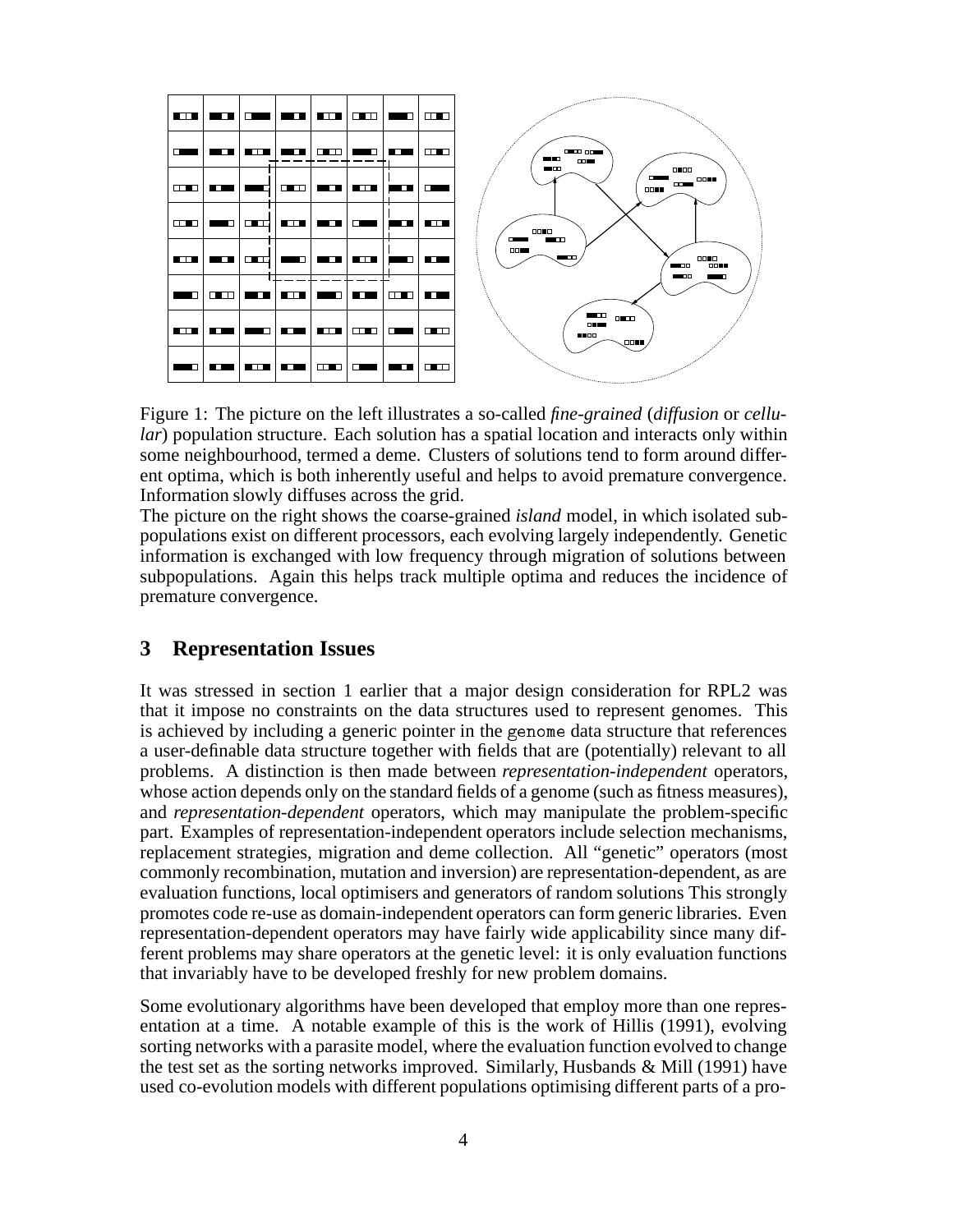cess plan which are then brought together for arbitration necessitating the use of multiple representations. There are also cases in which control algorithms are employed to vary the (often large number of) parameters as an evolutionary algorithm progresses, such as the work of Davis (1989) adapting operator probabilities on the basis of their observed performance. RPL2 caters for the simultaneous use of multiple representations in a single reproductive plan, which greatly simplifies the implementation of such schemes.

# **4 Parallelism**

Evolutionary algorithms that use populations are inherently parallel in the sense that depending on the exact reproductive plan used—each chromosome update is largely independent of the others. There are a number of options for implementation on parallel computers, several of which have been proposed in the literature and implemented. As has been emphasised, population structure has tended to be tied closely to the architecture of a particular target machine to date, but there is no reason, in general, why this need be so.

Parallelism is supported in RPL2 at a variety of levels. Data decomposition of structured populations can be achieved transparently, with different regions of the population evolving on different processors, possibly partially synchronised by inter-process communication. Distribution of fine-grained models tends to require more interprocess communication and synchronisation so their efficiency is more sensitive to the computation-to-communications ratio for the target platform.

Task farming of compute intensive tasks, such as genome evaluation (e.g. Verhoeven *et al.,* 1992, Starkweather *et al.,* 1990), is also provided via the forall loop construct, which indicates a set of operations to be performed on all members of a population stack in no fixed order. This is particularly relevant to real-world optimisation tasks for which it is almost invariably the case that the bulk of the time is spent on fitness evaluation. (For examples of this see section 5, which discusses applications.) User operators may themselves include parallel code or run on parallel hardware independently of the framework, giving yet more scope for parallelism.

RPL2 will run the same reproductive plan on serial, distributed or parallel hardware without modification. It uses the Marsaglia pseudo-random number generator (Marsaglia *et al.,* 1990), which as well as producing numbers with much better statistical distributions should allow identical results to be produced on different processors provided that they use the same floating point representation.

# **5 Applications**

Applications that have currently been tackled using RPL2 include optimising a gas pipeline network with British Gas using a variable-cardinality integer representation (Boyd *et al.,* 1994), the Travelling Sales-rep Problem using a permutation representation with Random Assorting Recombination (Radcliffe, 1994) and data mining using a hierarchical genetic algorithm to evolve interesting sets of rules concerning data (Radcliffe  $\&$  Surry, 1994). Trivial test problems using binary representations have also been implemented. Applications that used the prototype RPL system include optimising a retail network for Ford cars using an evaluation function that was a spatial interaction model running on a Connection Machine with a set representation (George, 1994), stock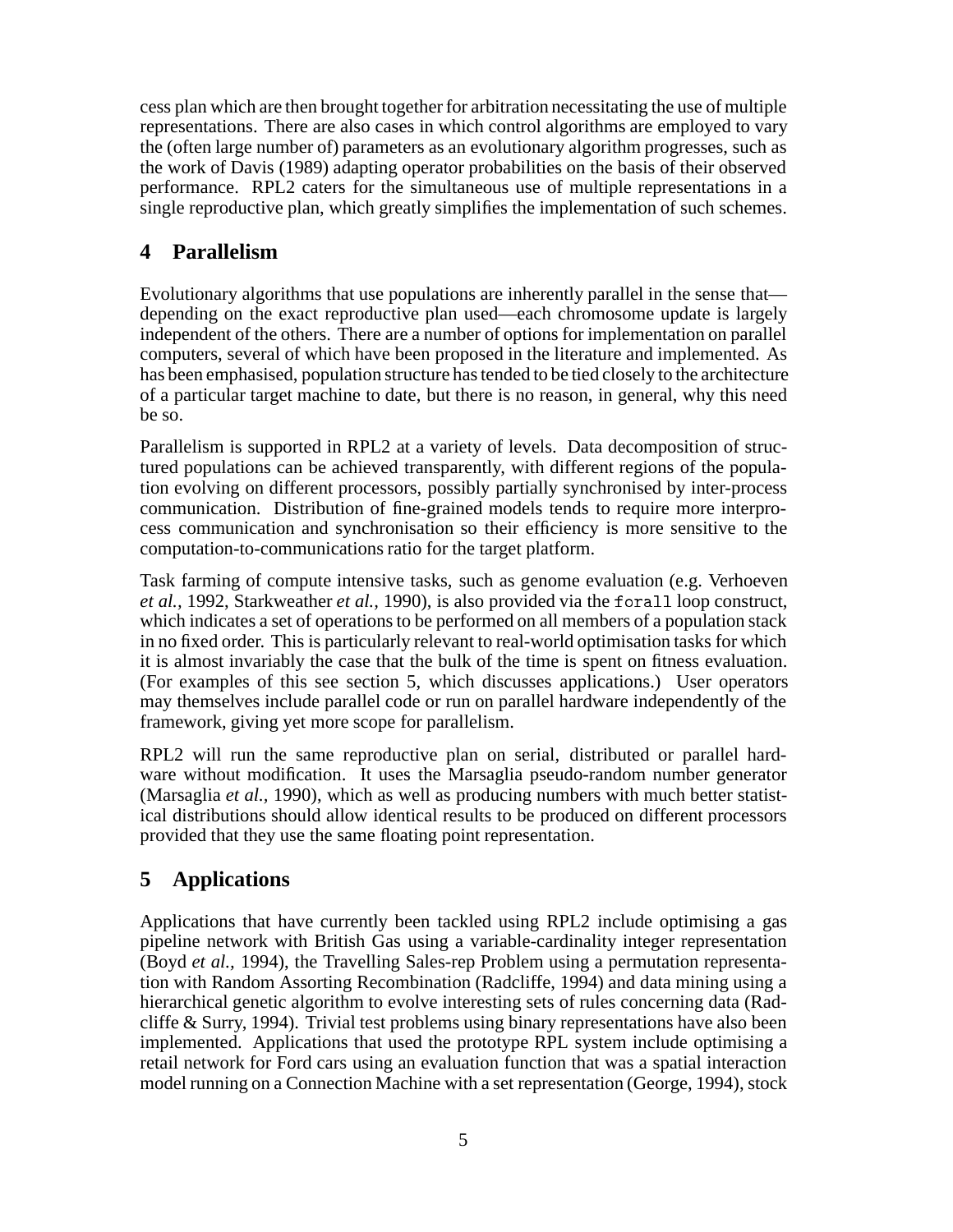market tracking with a hybrid quadratic programming scheme and a set-based representation (Shapcott, 1992) and neural network topology optimisation (Dewdney, 1992).

Several libraries of operators and representations are provided with the RPL2 framework. Constructing new operators and representations is a simple matter of writing standard ANSI C functions with return values and arguments corresponding to RPL2 data types. A preprocessor generates appropriate wrapper code to allow the operators to be called dynamically at plan run-time. New libraries of operators may optionally include initialisation and exit routines, start-up parameters, and check-pointing facilities. A library of representation-independent operators need include nothing further, while a new representation must define several routines that can be used by the framework to pack, unpack and free the user-defined component of a genome. The packing and unpacking routines are necessary to allow genomes to be passed between processors cleanly but may be null for serial applications.

Customised versions of the framework are built by linking together whatever combination of operator libraries and representations are desired, allowing locally developed operators to be tested in the context of existing libraries, maintained in some central location. RPL2 will be distributed freely in object form by the time of publication. Inquiries are welcomed by electronic mail at rp12-support@epcc.ed.ac.uk. A wide range of serial and parallel hardware platforms are supported.

### **Acknowledgements**

The serial prototype of RPL2 was implemented by Claudio Russo (1991), who developed many of the ideas with Radcliffe. The parallel prototype was developed by Graham Jones (1992). Mark Green and Ian Boyd from British Gas worked together with Patrick Surry on the design and implementation of RPL2.

### **References**

- Bäck et al., 1991. Thomas Bäck, Frank Hoffmeister, and Hans-Paul Schwefel. A survey of evolution strategies. In *Proceedings of the Fourth International Conference on Genetic Algorithms*. Morgan Kaufmann (San Mateo), 1991.
- Baluja, 1993. Shumeet Baluja. Structure and performance of fine-grain parallelism in genetic search. In Stephanie Forrest, editor, *Proceedings of the Fifth International Conference on Genetic Algorithms*. Morgan Kaufmann (San Mateo), 1993.
- Boyd *et al.*, 1994. Ian D. Boyd, Patrick D. Surry, and Nicholas J. Radcliffe. Constrained gas network pipe sizing with genetic algorithms. Technical Report EPCC-TR94-11, Edinburgh Parallel Computing Centre, 1994.
- Cohoon *et al.*, 1987. J. P. Cohoon, S. U. Hegde, W. N. Martin, and D. Richards. Punctuated equilibria: a parallel genetic algorithm. In *Proceedings of the Second International Conference on Genetic Algorithms*. Lawrence Erlbaum Associates (Hillsdale, New Jersey), 1987.
- Cohoon *et al.*, 1990. J. P. Cohoon, W. N. Martin, and D. S. Richards. Genetic algorithms and punctuated equilibria. In H. P. Schwefel and R. Manner, editors, *Parallel Problem Solving From Nature*, pages 134–144. Springer-Verlag, October 1990.
- Davidor *et al.*, 1993. Yuval Davidor, Takeshi Yamada, and Ryohei Nakano. The ECOlogical framework II: Improving ga performance at virtually zero cost. In Stephanie Forrest, editor, *Proceedings of the Fifth International Conference on Genetic Algorithms*. Morgan Kaufmann (San Mateo), 1993.
- Davidor, 1991. Yuval Davidor. A naturally occurring niche and species phenomenon: The model and first results. In *Proceedings of the Fourth International Conference on Genetic Algorithms*, pages 257–263. Morgan Kaufmann (San Mateo), 1991.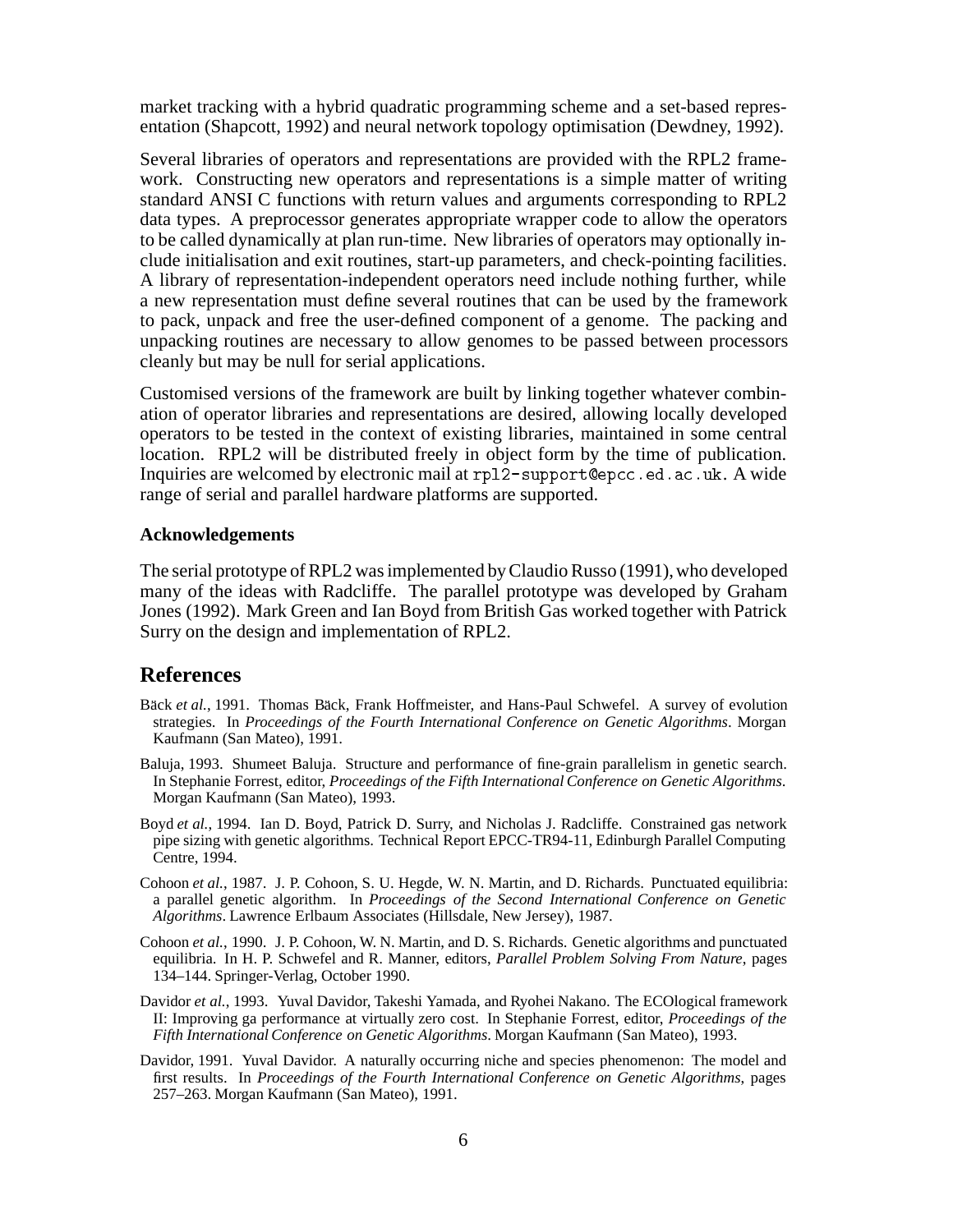- Davis, 1989. Lawrence Davis. Adapting operator probabilities in genetic algorithms. In *Proceedings of the Third International Conference on Genetic Algorithms*. Morgan Kaufmann (San Mateo), 1989.
- Davis, 1991. Lawrence Davis. *Handbook of Genetic Algorithms*. Van Nostrand Reinhold (New York), 1991.
- Dewdney, 1992. Nigel Dewdney. Genetic algorithms for neural network optimisation. Master's thesis, University of Edinburgh, 1992.
- Fogel, 1993. David B. Fogel. Evolving behaviours in the iterated prisoner's dilemma. *Evolutionary Computing*, 1(1), 1993.
- George, 1994. Felicity A. W. George. Using genetic algorithms to optimise the configuration of networks of car dealerships. Technical Report EPCC-TR94-05, Edinburgh Parallel Computing Centre, 1994.
- Goldberg, 1989. David E. Goldberg. *Genetic Algorithms in Search, Optimization & Machine Learning*. Addison-Wesley (Reading, Mass), 1989.
- Goldberg, 1990. David E. Goldberg. Real-coded genetic algorithms, virtual alphabets, and blocking. Technical Report IlliGAL Report No. 90001, Department of General Engineering, University of Illinois at Urbana-Champaign, 1990.
- Gordon and Whitley, 1993. V. Scott Gordon and Darrell Whitley. Serial and parallel genetic algorithms as function optimisers. In Stephanie Forrest, editor, *Proceedings of the Fifth International Conference on Genetic Algorithms*. Morgan Kaufmann (San Mateo), 1993.
- Gorges-Schleuter, 1989. Martina Gorges-Schleuter. ASPARAGOS: an asynchronous parallel genetic optimization strategy. In *Proceedings of the Third International Conference on Genetic Algorithms*, pages 422–427. Morgan Kaufmann (San Mateo), 1989.
- Gorges-Schleuter, 1990. Martina Gorges-Schleuter. Explicit parallelism of genetic algorithms through population structures. In H. P. Schwefel and R. Männer, editors, *Parallel Problem Solving from Nature*, pages 150–159. Springer Verlag (Berlin), 1990.
- Hillis, 1991. W. Daniel Hillis. Co-evolving parasites improve simulated evolution as an optimization procedure. In Stephanie Forrest, editor, *Emergent Computation*. MIT Press (Cambridge, MA), 1991.
- Holland, 1975. John H. Holland. *Adaptation in Natural and Artificial Systems*. University of Michigan Press (Ann Arbor), 1975.
- Husbands and Mill, 1991. Philip Husbands and Frank Mill. Simulated co-evolution as the mechanism for emergent planning and scheduling. In *Proceedings of the Fourth International Conference on Genetic Algorithms*. Morgan Kaufmann (San Mateo), 1991.
- Jones, 1992. Graham P. Jones. Parallel genetic algorithms for large travelling salesrep problems. Master's thesis, University of Edinburgh, 1992.
- Koza, 1992. John R. Koza. *Genetic Programming: On the Programming of Computers by Means of Natural Selection*. Bradford Books, MIT Press (Cambridge, Mass), 1992.
- Manderick and Spiessens, 1989. B. Manderick and P. Spiessens. Fine-grained parallel genetic algorithms. In J. David Schaffer, editor, *Proceedings of the Third International Conference on Genetic Algorithms*, pages 428–433, San Mateo, 1989. Morgan Kaufmann Publishers.
- Marsaglia *et al.*, 1990. G. Marsaglia, A. Zaman, and W. W. Tsang. Toward a universal random number generator. *Statistics and Probability Letters*, 9(1):35–39, 1990.
- Maruyama *et al.*, 1993. Tsutomo Maruyama, Tetsuya Hirose, and Akihiko Konagaya. A fine-grained parallel genetic algorithm for distributed parallel systems. In Stephanie Forrest, editor, *Proceedings of the Fifth International Conference on Genetic Algorithms*. Morgan Kaufmann (San Mateo), 1993.
- Mason, 1993. Andrew J. Mason. Crossover non-linearity ratios and the genetic algorithm: Escaping the blinkers of schema processing and intrinsic parallelism. Technical Report Report No. 535b, School of Engineering, University of Auckland, 1993.
- Michalewicz, 1993. Zbigniew Michalewicz. *Genetic Algorithms + Data Structures = Evolution Programs*. Springer Verlag (Berlin), 1993.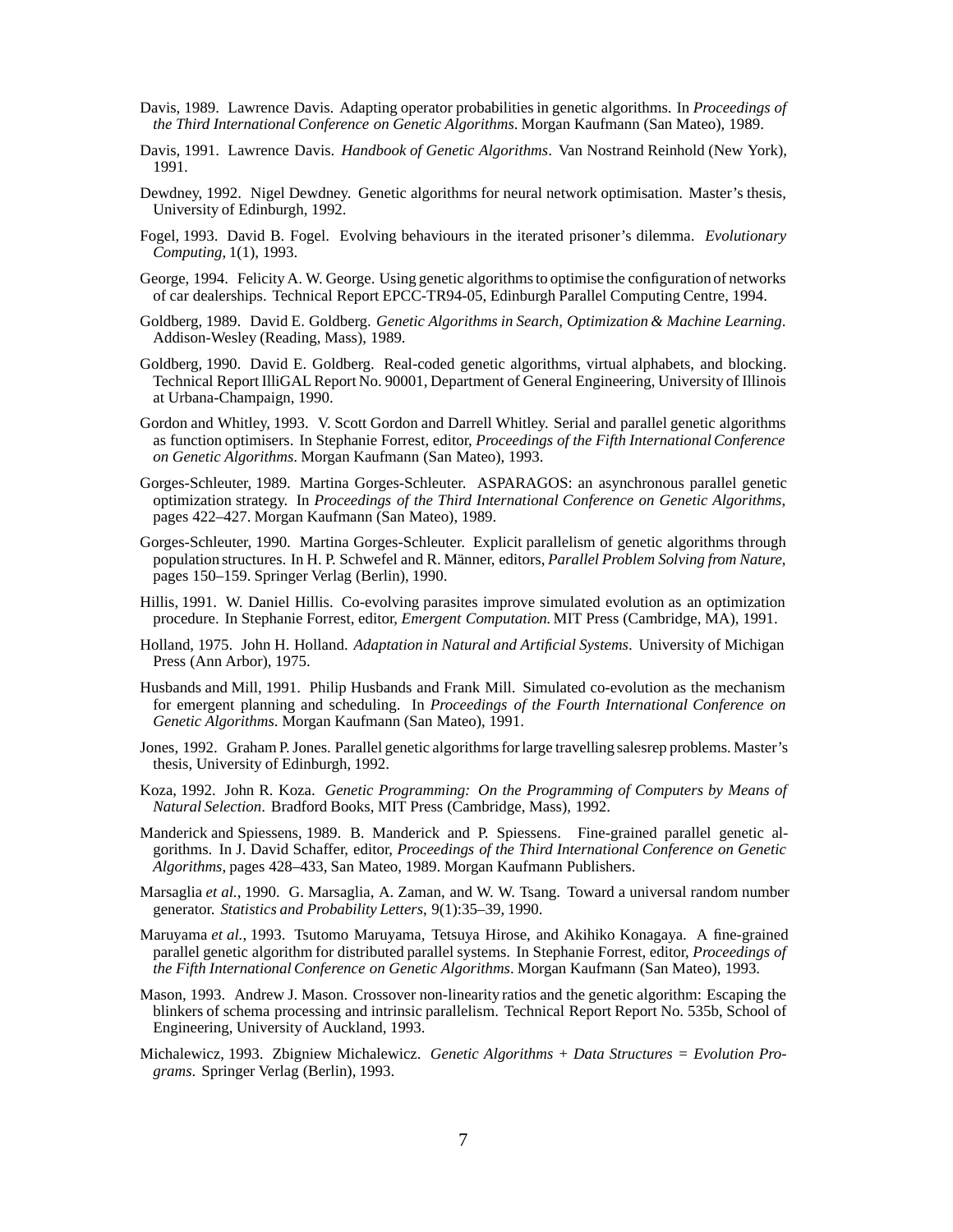- Mühlenbein et al., 1991. Heinz Mühlenbein, M. Schomisch, and J. Born. The parallel genetic algorithm as function optimiser. In *Proceedings of the Fourth International Conference on Genetic Algorithms*, pages 271–278. Morgan Kaufmann (San Mateo), 1991.
- Mühlenbein, 1989. H. Mühlenbein. Parallel genetic algorithms, population genetics and combinatorial optimization. In *Proceedings of the Third International Conference on Genetic Algorithms*, pages 416–421. Morgan Kaufmann (San Mateo), 1989.
- Norman, 1988. Michael Norman. A genetic approach to topology optimisation for multiprocessor architectures. Technical report, University of Edinburgh, 1988.
- Petty and Leuze, 1989. Chrisila C. Petty and Michael R. Leuze. A theoretical investigation of a parallel genetic algorithm. In *Proceedings of the Third International Conference on Genetic Algorithms*. Morgan Kaufmann (San Mateo), 1989.
- Radcliffe and Surry, 1994. Nicholas J. Radcliffe and Patrick D. Surry. Co-operation through hierarchical competition in genetic data mining. Technical Report EPCC-TR94-09, Edinburgh Parallel Computing Centre, 1994.
- Radcliffe, 1994. Nicholas J. Radcliffe. The algebra of genetic algorithms. *To appear in Annals of Maths and Artificial Intelligence*, 1994.
- Russo, 1991. Claudio V. Russo. A general framework for implementing genetic algorithms. Technical Report EPCC–SS91–17, Edinburgh Parallel Computing Centre, University of Edinburgh, 1991.
- Shapcott, 1992. Jonathan Shapcott. Genetic algorithms for investment portfolio selection. Technical Report EPCC–SS92–24, Edinburgh Parallel Computing Centre, University of Edinburgh, 1992.
- Spiessens and Manderick, 1991. Piet Spiessens and Bernard Manderick. A massively parallel genetic algorithm: Implementation and first analysis. In *Proceedings of the Fourth International Conference on Genetic Algorithms*, pages 279–286. Morgan Kaufmann (San Mateo), 1991.
- Starkweather *et al.*, 1990. T. Starkweather, D. Whitley, and K. Mathias. Optimization using distributed genetic algorithms. In H. P. Schwefel and R. Manner, editors, *Parallel Problem Solving From Nature*, pages 176–185. Springer-Verlag, October 1990.
- Tanese, 1989. Reiko Tanese. Distributed genetic algorithms. In *Proceedings of the Third International Conference on Genetic Algorithms*. Morgan Kaufmann (San Mateo), 1989.
- Verhoeven *et al.*, 1992. M. G. A. Verhoeven, E. H. L. Aarts, E. van de Sluis, and R. J. M. Vaessens. Parallel local search and the travelling salesman problem. In R. Männer and B. Manderick, editors, *Parallel Problem Solving From Nature, 2*, pages 543–552. Elsevier Science Publishers/North Holland (Amsterdam), 1992.
- Whitley *et al.*, 1989. Darrell Whitley, Timothy Starkweather, and Christopher Bogart. Genetic algorithms and neural networks: Optimizing connections and connectivity. Technical Report CS-89-117, Colorado State University, 1989.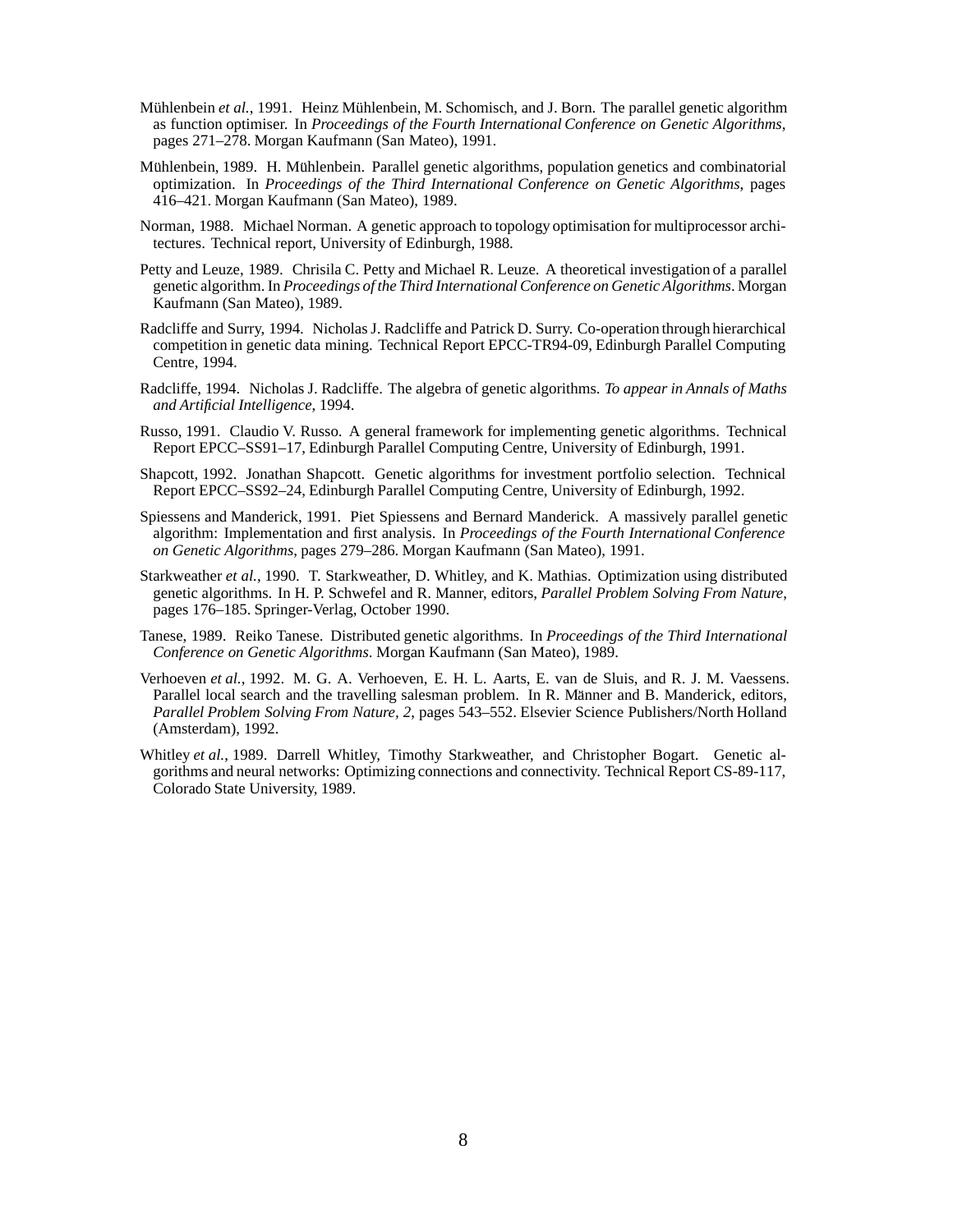# **Appendix: Example RPL2 plans**

#### **Panmictic example**

```
, is a simple panmictic (and it is in the parample that idealized how the \eta% The plan is based on a population/cache model illustrating generational update.
 parallelism can be applied to such problems -
the forall construct
plan-
PanmicticExample
'', Preliminary section - declare the libraries and variables that we use
use.
                                                     the Binary repn is parameterised by string length
use Statistics Binary-Statistics Binary-Statistics Binary-Statistics Binary-Statistics Binary-Statistics Binary
string sFile
bool bMaxIsBest;
         iCounter, nGenerations, i, nPopsize;
int
genome gNew, gChild, gParentA, gParentB;
gstack gsPop gsCache gsParents  population a shadow and space for parents
I Initialisation section
 Initialisation section
sFile := "stdout";<br>
nPopsize := 200;<br>
\begin{array}{ccc} \gamma & \gamma & \gamma \\ \gamma & \gamma & \gamma \end{array} alrect output to the terminal
                                                   % population size
nGenerations := 100;<br>
\frac{1}{2} mumber of generations
bMaxIsBest := TRUE;<br>
\texttt{W} maximise the evaluation function
Randomize(0);  pseudorandom initialisation
for iCounter := 1 to nPopsize \% create an initial population of nPopsize genomes
           and continues and continues are a series of the continues of the continues of the continues of the continues o
           Push-
gNewgsPop
endfor
forall gChild in gsPop
                                                   % evaluate (in parallel) the initial population
          \mathsf{EvaluateCount}(\mathbf{gNew});% trivial evaluation equal to number of 1s in string
endforall
for i := 1 to nGenerations \gamma generational update scheme
          Empty(gsCache);% empty the stack where we'll build the next gen
          Empty(gsParents);% empty the array of parents
          ScaleRanked(gsPop, bMaxIsBest, 0.0, 1.0);
                          gsPop basis in ranking population on ranking population on ranking population on ranking population on ranking
           selects the control q is q , p are q and q are not all parents at once and q and q and qfor iCounter := 1 to nPopsize % create new generation of genomes
                     gParentA 
 Pop-
gsParents
                     gs-es-se-vice-se-se-se-vice-se-vice-se-vice-se-vice-se-vice-se-vice-se-vice-se-vice-se-
                     general correspondences are correlated to the cross of the correlation of the correlation of the correlation on \mathcal{C}echildgsCaches and control and control of the control of the control of the control of the control of the control of the control of the control of the control of the control of the control of the control of the control of 
          endfor
          forall gChild in gsCache \% mutate and evaluate the new generation
                    Mutate(gChild, 0.01);\% bit-wise mutation rate of 1%
                     evaluate the count-term of the count-term of the count-term of the count-term of the count-term of the count-
          endforall
          Swap(gsPop, gsCache);
                                                   % swap the new generation for the old
           StatsPrint-
igsPopsFile  collect population statistics every  generations
endfor
endplan
```